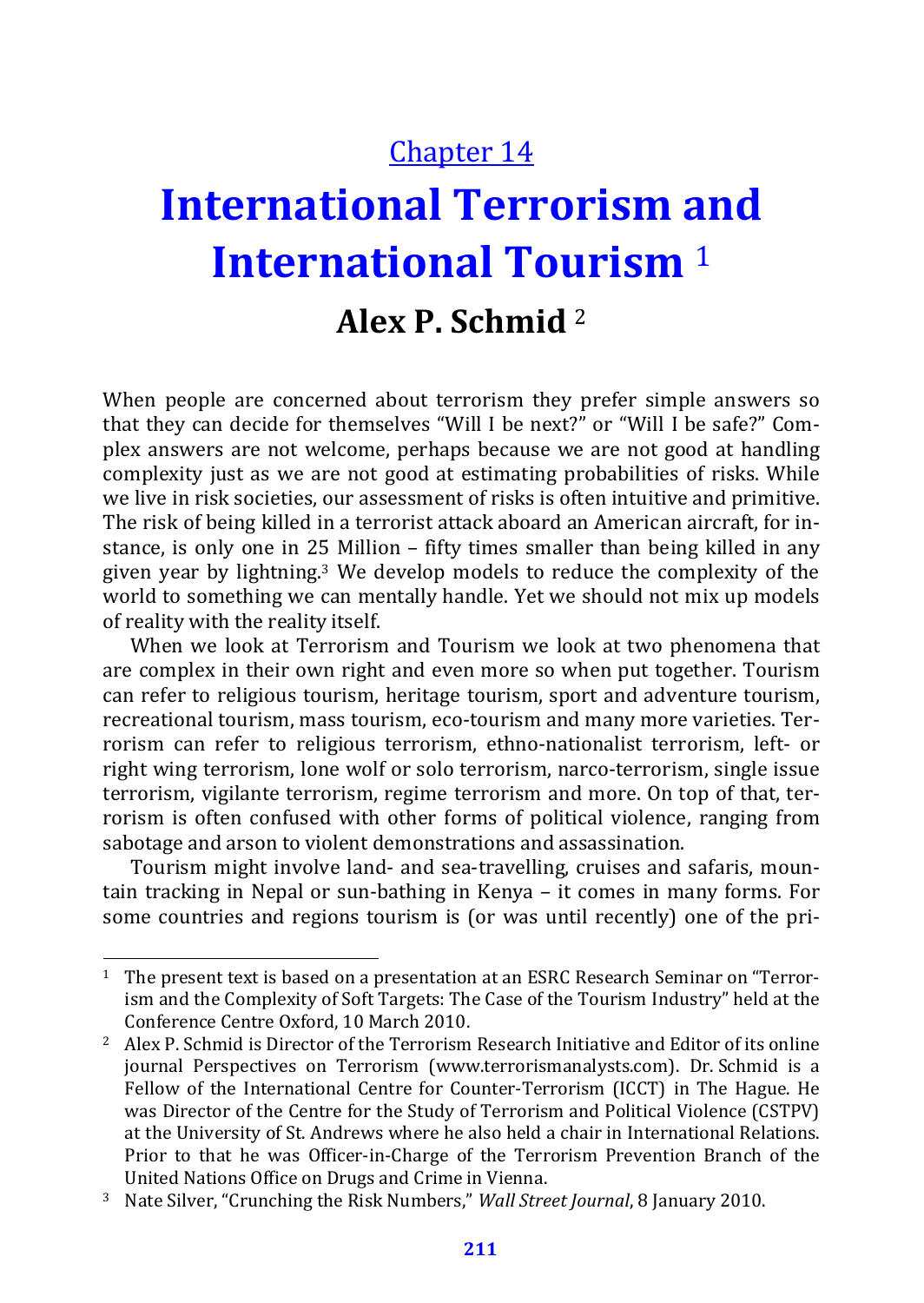mary sources of income (e.g. Egypt, Thailand, Bali in Indonesia), for others it is marginal. However, worldwide tourism and travel as a whole are substantial industries, accounting for more than 7 percent of the world's total workforce and contributing over 8 percent of global GDP in 2009.<sup>4</sup> In 2009 there were 880 million international tourist arrivals – a 4% drop compared to the previous year. Already at the time of 9/11, tourism and travel were with 3.6 trillion dollars the world's largest industry, employing every 12<sup>th</sup> worker in the world.<sup>5</sup> It is also one of the fastest growing sectors of the world economy. 6 At the same time it is also one of the most volatile and vulnerable industries – due to shifting consumer tastes, economic cycles, domestic political instability as well as shocks caused by domestic and international terrorism.7

The actors and key stakeholders involved are the terrorists themselves, the tourists, the tour operators, hotel detectives, tourist guides, insurance companies, airline operators and many more, including the media.

It is not easy to say something meaningful about worldwide phenomena like terrorism and tourism in their combination without sticking to generalities or getting lost in details of individual cases. In this article, I shall try to review some empirical research.

First we need to look at the logic of terrorist attacks on tourists and tourist facilities. If we look at the categories of targets chosen by terrorists, civilians are prominent – that is what makes terrorism different from much of warfare and from some other forms of political violence. Civilians are attacked for a variety of reasons such as:

- 1. They are easy targets, since, as foreigners, they generally lack situational awareness;
- 2. Tourists are usually concentrated in tourist resorts, at sightseeing points; they often travel in groups along well-known routes which makes them easy to ambush;
- 3. They are usually representatives of a wider group—often seen as rich, white Western elites—attacking some of them can scare the rest of them;
- 4. They are a source of revenue for the local regime which is often the main enemy of the terrorists;

<sup>4</sup> Ufi Ibrahim, "Travel & Tourism is One of the Most Dynamic Industries," available at www.kiwicollection.com/insider\_detail/ITEM=101 (accessed on 8 December 2009).

<sup>5</sup> Worldwatch Institute, "Tourism, Terrorism, and Tomorrow" (Washington, D.C.: Worldwatch, 13 December 2001). watch, 13 December 2001).<br>6 H.R. Seddighi and A.L. Theocharous, "A Model of Tourism Destination Choice: A Theo-

retical and Empirical Analysis," *Tourism Management* 23:5 (October 2002), 475-487. 7 Christian Steiner, Ala Al-Hamarneh and Günter Meyer, "Krisen, Kriege, Katastrophen

und ihre Auswirkungen auf den Tourismusmarkt," *Zeitschrift für Wirtschaftsgeographie* 50:2 (2006): 98-108; J.T. Coshall, "Combining volatility and smoothing forecasts of UK demand for international tourism," *Tourism Management* 30:4 (August 2009): 495-511.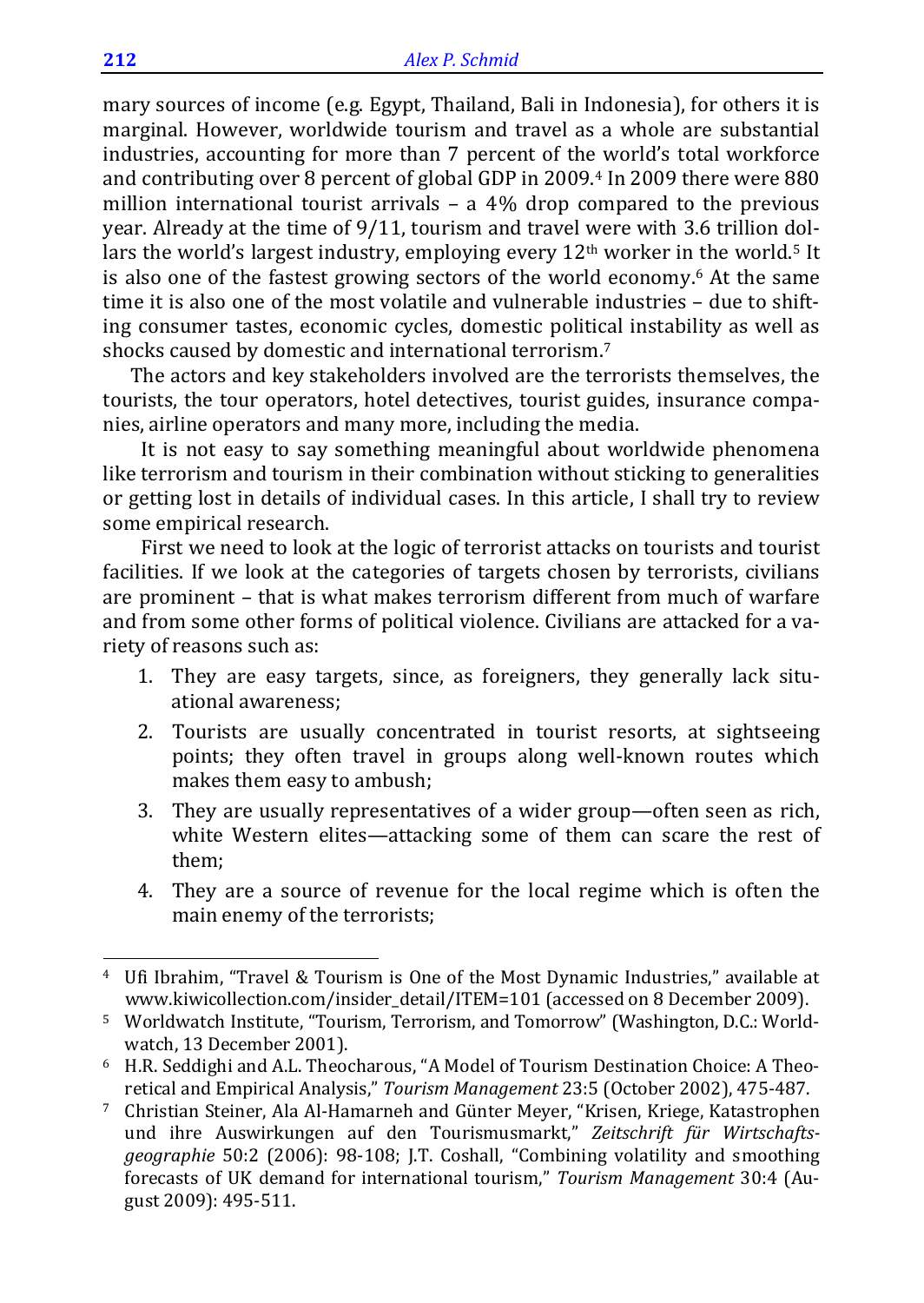- 5. When kidnapped and taken hostage, tourists are a source of ransom money and an instrument to blackmail both local and foreign governments concerned about their citizens' safety and security;
- 6. Tourists from certain countries (e.g. Israel) can serve as substitute target, as it is easier to hit them abroad than at home.

For the terrorists, tourists are often unimportant in themselves but important to convey messages to third parties.<sup>8</sup> Such messages might include the following:

- 1. Your government cannot protect you all the time everywhere;
- 2. We can strike at places and times of our own choosing and are strong;
- 3. You are not welcome here since you support the local regime.

To convey such messages explicitly or implicitly, it does not really matter which individual tourist or which group is targeted, or even where they are targeted, as long as an attack on them can be associated, directly through the location or indirectly through a constructed message, with the enemies of the terrorists. The media and the Internet allow the terrorists to link an attack in country A to a government in country B so that the location of the attack becomes of secondary importance. In other words, there can be a certain substitution of targets without detracting from the message to be conveyed with an attack.

Tourists can be hit at sightseeing points—like Luxor—en route in a bus, train or plane or in hotels. Hotel attacks have increased in recent years: while there were major attacks against 30 hotels in 15 different countries in the eight years before 9/11, there were more than twice as many attacks—62—in the eight years after 9/11 in twenty different countries. The number of fatalities increased six and a half times in the eight years after 9/11 compared to the previous eight years while the number of injured increased six times in comparison.9 The fact that most hotel windows still do not have a protective film that prevents glass from becoming shrapnel has increased the number of casualties.

Hotels are not only extreme soft targets. Although tourists in hotels are almost by definition civilians and non-combatants, some religious terrorists consider hotels licit targets. As one author put it:

"For jihadists, the ideological justifications for attacking hotels are numerous. In many countries with heavy militant presences, large hotels are among the most

<sup>8</sup> In this view, I strongly disagree with authors like H. Aziz who argues that "…violence is a reaction to irresponsible tourism development," holding that, with regard to attacks on tourists in Egypt, "The tourism industry, the government, the developers and the tourists are as responsible for this undesirable situation as the Muslim groups." See H. Aziz, "Understanding attacks on tourists in Egypt," *Tourism Management* 16:2 (March 1995): 91-95. 9 "Special Security Report: The Militant Threat to Hotels," S*tratfor*, 8 September 2009,

p.5.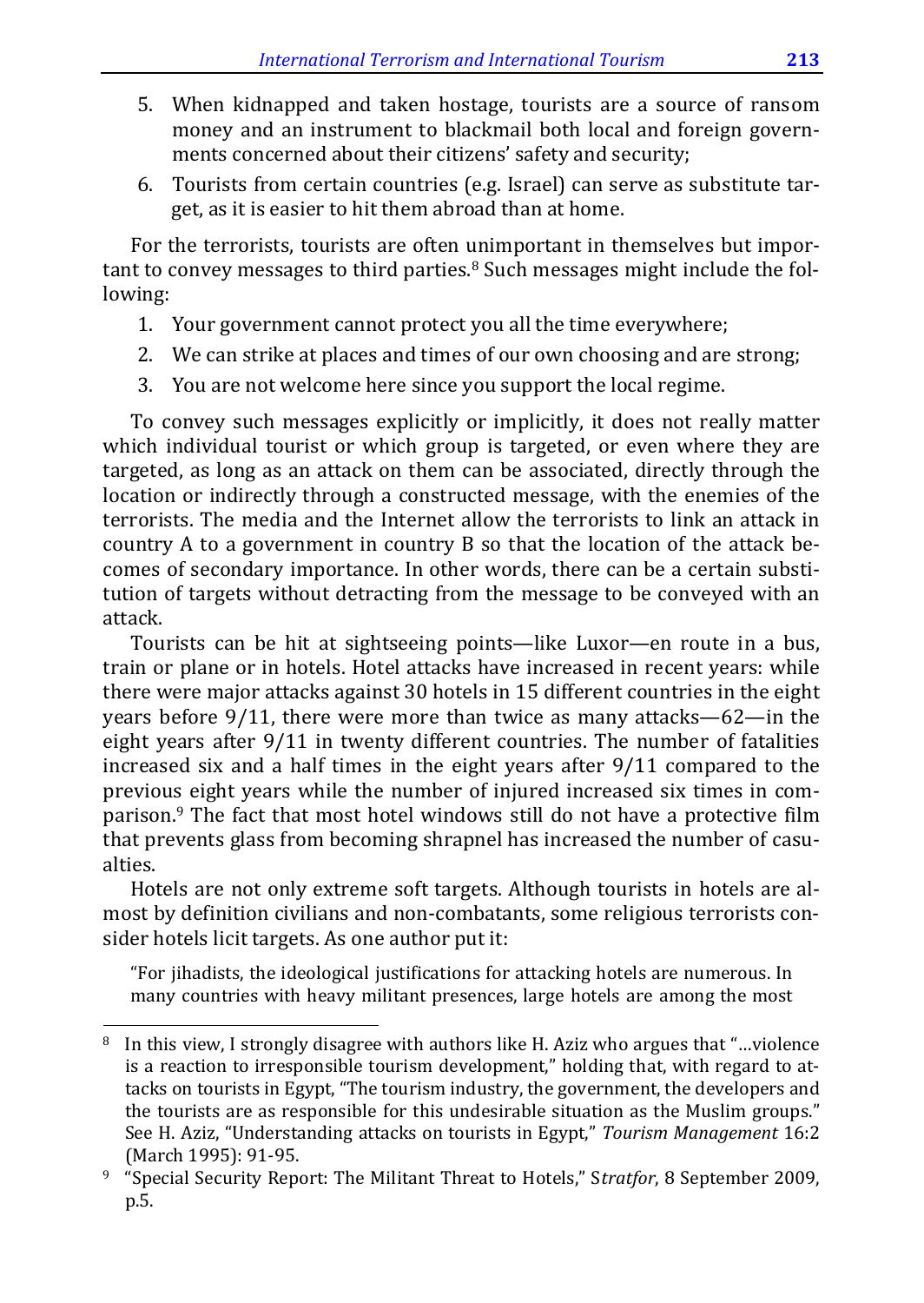prominent symbols of Western culture – especially recognized Western hotel chains such as JW Marriott, Hilton, InterContinental and Radisson. The jihadists and their supporters view hotel attacks as in keeping with the Koranic injunction of prohibiting vice and commanding virtue: Hotels are places where men and women mix freely, and guests can consume alcohol, dance, and engage in fornication and adultery. Jihadists might also see an attack on a large hotel as a strike against a corrupt elite enjoying life at the expense of the impoverished majority."10

Hotels are, as it were, sitting ducks. They can usually be accessed from several sides, some of those who pass through the door are guests, others are visitors and rarely are people and luggage thoroughly checked. Terrorists can check in a hotel a couple of days before they strike and carry out their operation from their hotel room. At the same time, in most hotels taxis and catering vehicles can approach hotel lobbies and other entrances without prior checks at an outside perimeter. Target hardening is costly; it scares off not only terrorists but also many tourists who do not like the inconveniences causes by security checks and in the end might feel insecure rather than secure by visible security measures, knowing that a particular hotel is considered a possible target. The choice between convenience and security is too often decided in favor of convenience, which is also helped by cost considerations. What is true for hotels is often also true for airline companies. While a national airline carrier like El Al might be able to invest almost one third of its budget on security measures, commercial airlines cannot do so without pricing themselves out of the market.

#### **What Do We Know about Terrorism and Tourism?**

A few things stand out from research:

Tourists are targets of terrorists but they are not the most frequent targets, although they are among the more prominent ones. What is fresh on our minds are some high-profile attacks like those in November 2008 in Mumbai on the Taj Mahal Palace and Oberoi Trident hotels – attacks that killed 71 people and wounded more than 200 people, half of them international visitors. 11 Yet if we look at statistics of terrorist incidents the picture is less frightening.

The US government's World Incident Tracking System recorded, for the period 2004 – mid-2009 a total 77 incidents where tourists were involved. These incidents cost the lives of 196 people while another 808 persons were injured and 94 were taken hostage—all told 1,098 victims resulted from these 77 incidents—that is, on the average between two and three people got killed and between eleven and twelve got injured. These incidents took place in only 10 percent of all countries: Nepal, India, Turkey, Thailand, Afghanistan, Spain, Myan-

l

<sup>10</sup> Ibid., p.4.

<sup>11</sup> Joe Brancatelli, "Portofolio.com: Business Travel," *Washington Post*, 9 December 2009.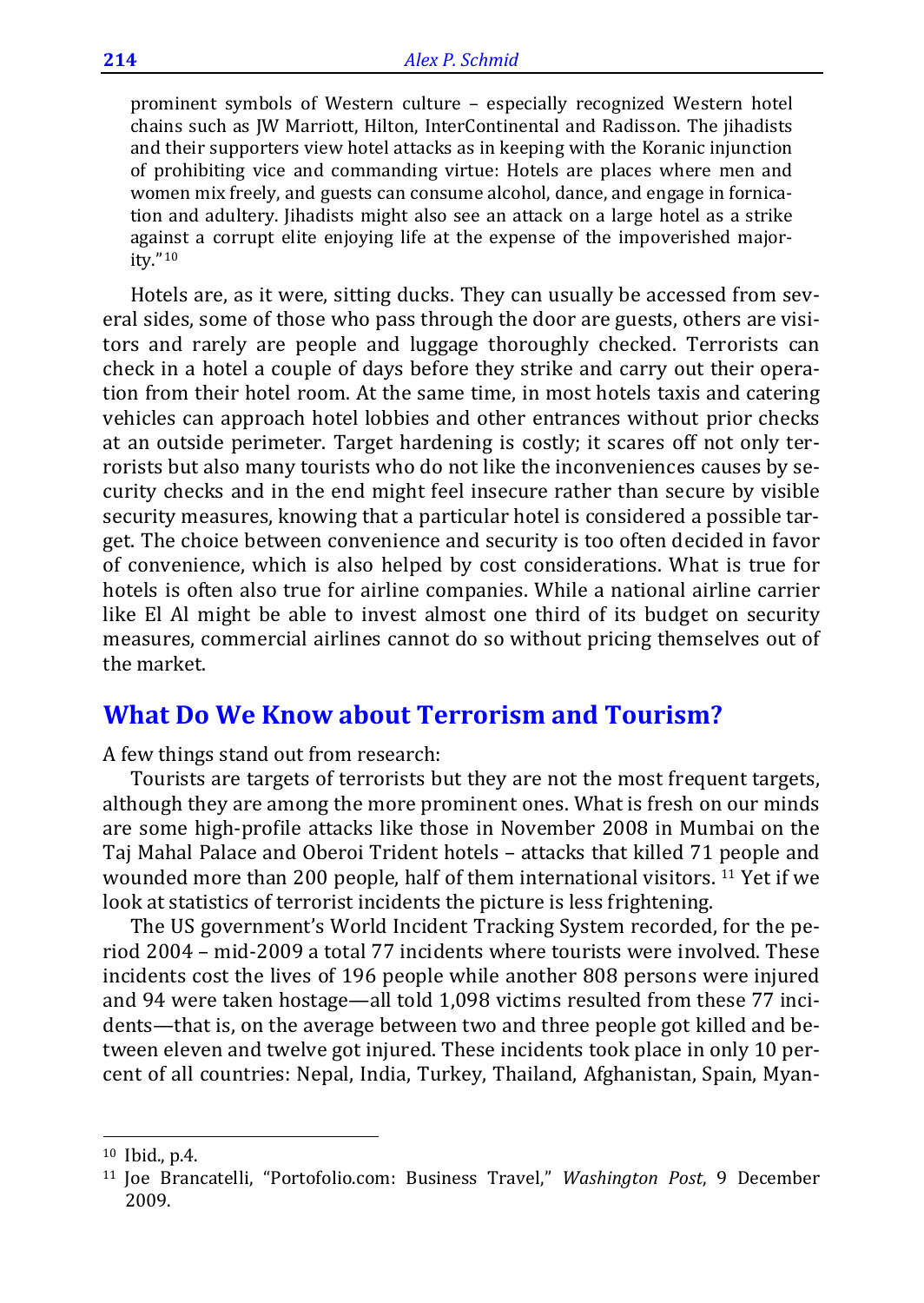mar, France, Colombia, Egypt, Yemen, Bolivia, Israel, Jordan, Ecuador, Morocco, Mauretania, Indonesia and Croatia.12

The Global Terrorism Database of the University of Maryland lists, for the much longer period from 1970 to 2007, 365 incidents involving tourists.13 That is about ten incidents per year. Considering the fact that the GTD records over 82,000 domestic and international incidents, that is not that much – only 0.22 percent of the total.

However, the impact of single incidents—let alone campaigns of terrorism on tourism—can be enormous. Take Egypt, between 1992 and 1997: 96 foreign tourists were killed in those six years of which 58 were killed in one single incident in Luxor.

#### **Table 1: Attacks on Tourists, 1992–1997 in Egypt**

*October 1992:* British nurse killed in bus attack near Cairo.

*February 1993:* Two tourists (one French and one American) killed outside a Cairo hotel.

*October 1993:* One US and one French tourist killed outside a Cairo hotel.

*March 1994:* One German tourist killed on a Nile cruise boat.

*September 1995:* Two Germans and two Egyptians killed in the Red Sea resort city of Hurghada.

*October 1995:* One Briton killed and one wounded with one Egyptian killed and five wounded in an attack on a tourist mini-van in the Nile Valley.

*April 1996:* Eighteen Greek tourists killed and sixteen wounded in an attack on a tourist Coach near the Pyramids at Giza. It is believed the Greeks were incorrectly assumed by their attackers to have been Israelis.

*September 1997:* Ten German tourists killed in an attack outside the Egyptian Museum in Cairo.

*November 1997:* Fifty-eight tourists massacred in the area of the Luxor Temple. Victims of this worst massacre of tourists in Egypt during the 1990s included French, Swiss, British and Japanese nationals.

These attacks cost Egypt billions of dollars in tourism income. Yet the biggest massacre—the one in Luxor instigated by Al-Gama'a al-Islamiyy—was also the last mass casualty disaster in Egypt for almost than ten years. The dependency of the Egyptian population on tourism meant that the terrorists were losing the support of the same people they claimed to represent. In other words, the tactics of killing tourists became self-defeating and the terrorist group re-

<sup>12 &</sup>quot;Worldwide Incidents Tracking System," U.S. National Counterterrorism Center, wits.nctc.gov (accessed 27 February 2010). 13 Global Terrorism Database, START, University of Maryland, accessed 27 February

<sup>2010.</sup>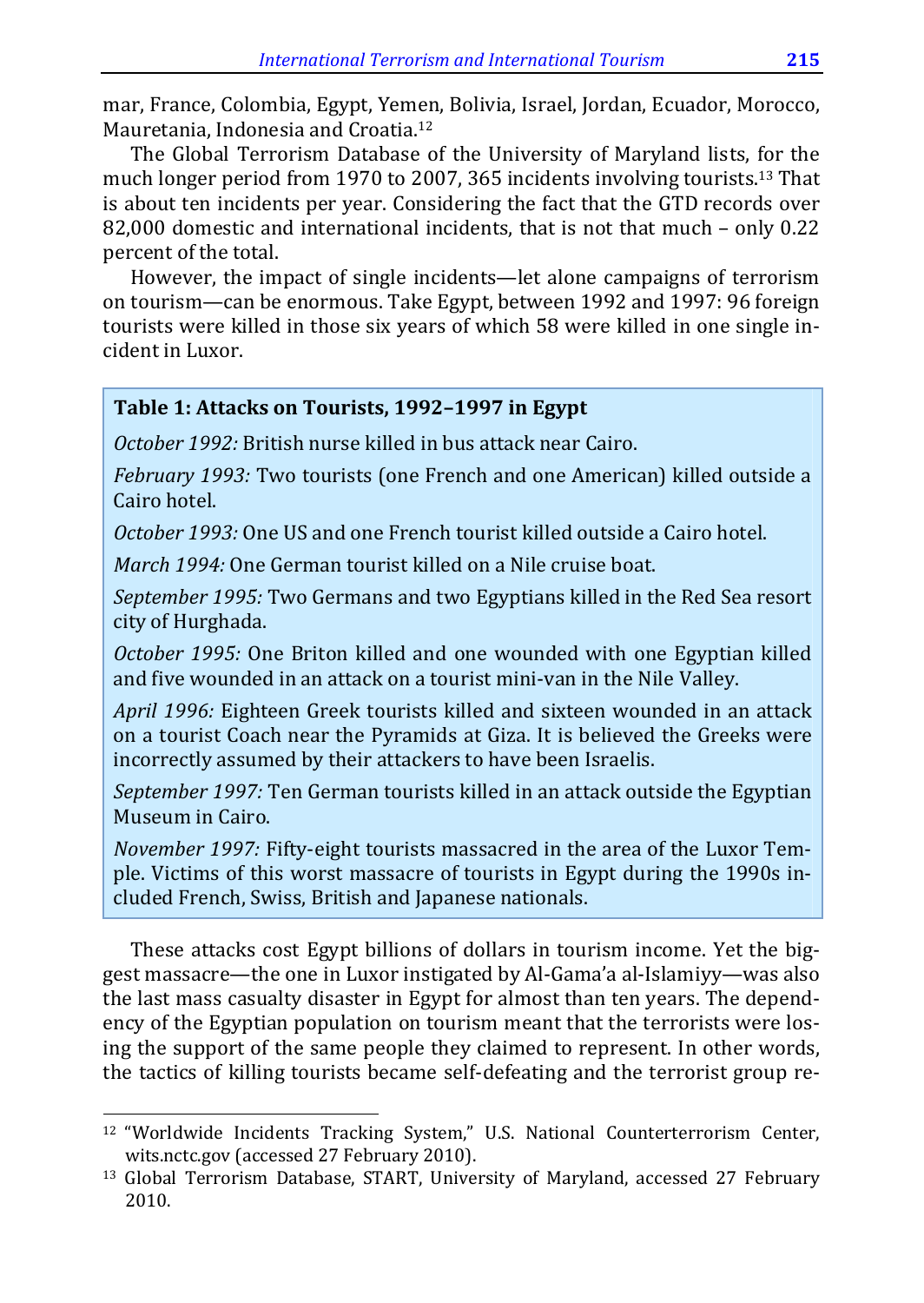sponsible for it split as a consequence, disagreeing on tactics. The government increased security at tourist sites—in 1997 there had been only one guard and three policemen at Luxor—and that contributed to the fact that tourism in 1999 was already back on the 1997 level. Nevertheless, one truth sticks out above all others regarding the relationship between tourism and terrorism: such political violence deters tourism. One study by Walter Enders and Todd Sandler, focusing on the effect of terrorism on tourism in Spain in the period 1970–1988 found that a typical incident scared away over 140,000 tourists when all monthly impacts were combined.<sup>14</sup>

The disruption of tourism and travel due to acts of terrorism can be severe. After 9/11 both airline passenger loads and hotel occupancy in the United States declined for several months by 50% and more in some regions.15 Yet the magnitude and duration of such a downturn is dependent on various factors like the severity and frequency of terrorist attacks. Some existing evidence indicates that frequent attacks have a more profound effect on tourist arrivals or rather, the decline thereof, than the severity of attacks. If attacks are perceived as unique events rather than as part of a sustained campaign, tourists are more likely to come back.16 The two Bali bombings in 2002 and 2005, while severely damaging tourism (arrivals dropped by about 25 percent in 2003 and by 20 percent during the first six months in  $2006^{17}$  – were less damaging than prolonged campaigns of terrorism as we saw in places like Lebanon or Sri Lanka.

Tourists, as opposed to business travelers, can easily switch from one destination to another. For instance, after 9/11 fewer Americans went abroad to tourist destinations while some domestic and regional destinations like Hawaii experienced a temporary upsurge in the period after 9/11.18 Customers of tourist products are flexible while tourist destinations—except for cruise

l

<sup>14</sup> Walter Enders and Todd Sandler, "Causality between transnational terrorism and tourism: The case of Spain," *Studies in Conflict & Terrorism* 14:1 (1991): 49-58 .

<sup>15</sup> Jonathan N. Goodrich, "September 11, 2001 attack on America: A record of the immediate impacts and reactions in the USA travel and tourism industry," *Tourism Management* 23:6 (December 2002): 573-580.<br><sup>16</sup> John T. Coshall, "The Threat of Terrorism as an Intervention on International Travel

Flows," *Journal of Travel Research* 42:1 (2003): 4-12; Abraham Pizam, "Severity versus Frequency of Acts of Terrorism: Which Has a Larger Impact on Tourism Demand?" *Journal of Travel Research* 40:3 (2002): 337-339. 17 Joe Brancatelli, "Portofolio.com: Business Travel," *Washington Post*, 9 December

<sup>2009. 17 &</sup>quot;Worldwide Incidents Tracking System," US National Counterterrorism Center;

www.wits.nctc.gov (accessed 27 February 2010). 18 Carl Bonham, Christopher Edmonds, and James Mak, "The Impact of 9/11 and Other

Terrible Global Events on Tourism in the United States and Hawaii," *Journal of Travel Research* 45:1 (August 2006): 99-110; Peter Gut and Stephen Jarrell, "Silver Lining on a Dark Cloud: The Impact of 9/11 on a Regional Tourist Destination," *Journal of Travel Research* 46:2 (November 2007): 147-153.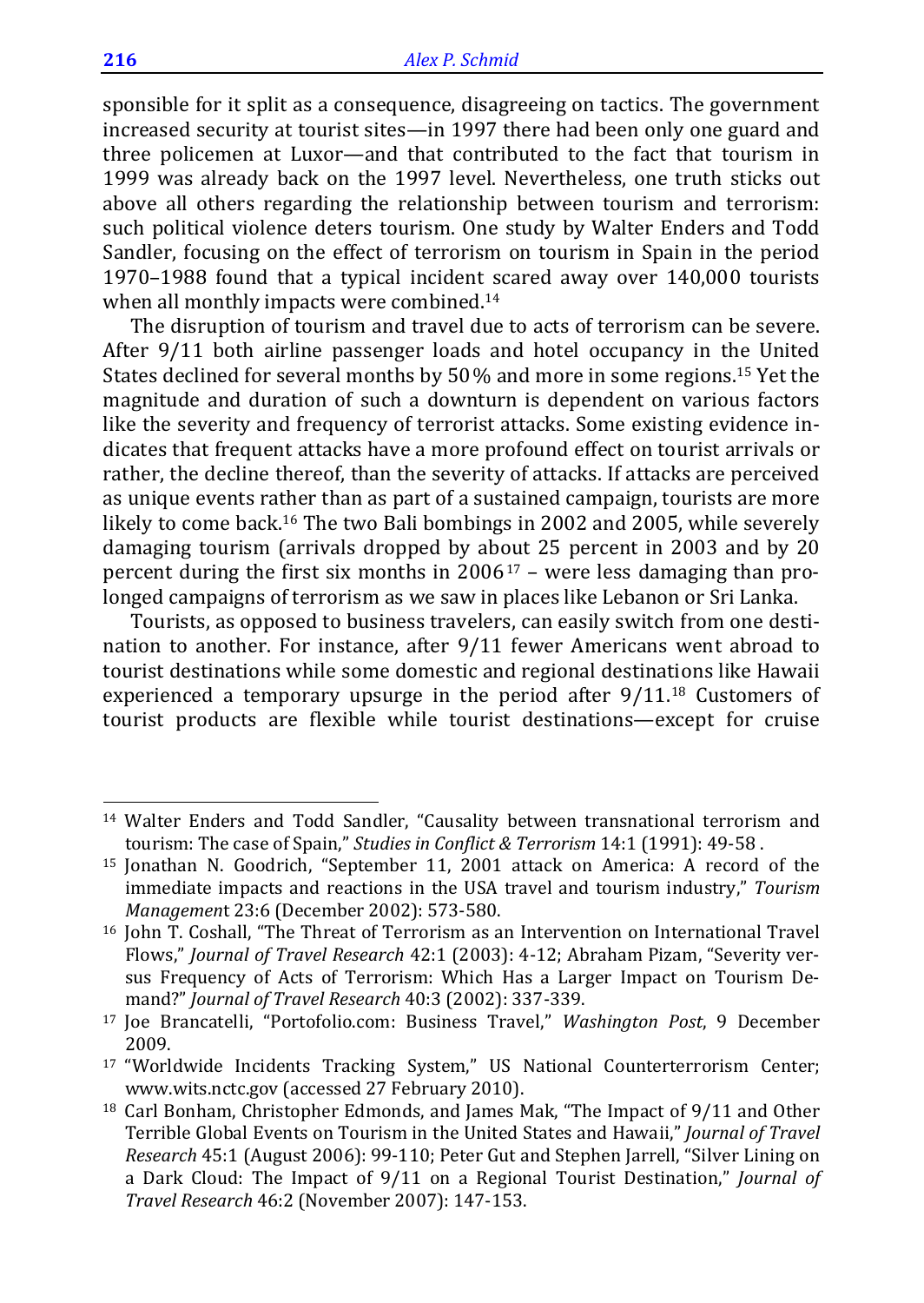ships—cannot move.19 Terrorist attacks in one tourist destination can have spill-over effects on a whole (sub-) region and damage the tourist industry of an entire region as we saw in the mid-1980s in the Mediterranean.20

### **What Can Be Done?**

l

There are two basic strategies that tourism managers and Ministries of Tourism can pursue: they can try to improve the security situation at their destination or they can try to change the security perception among tourists and tour operators about their destination.<sup>21</sup> Since it is easier and less costly to change perceptions than to change reality, the inclination will be to go for the former. It is a well-known fact that tour operators can push certain destinations through pricing policies and advertisement campaigns.<sup>22</sup> However, they do not want to send their customers to their deaths. Tour operators usually can switch from one destination to another while those in local tourist industries at a dangerous destination cannot.

While the local tourism industry makes investments to increase its attractiveness for tourists and expects that the profits will surpass their investment, the expenditures for public safety are largely borne by the government. If all goes well the government receives taxes to compensate it for the extra costs of law enforcement.<sup>23</sup> If things do not go well and the tourist industry is hard hit, governments are often also expected to step in and help. That can take several forms, e.g. with sector-specific targeted subsidies and tax reductions (as happened after 9/11 in the United States).<sup>24</sup>

However, to bring tourists back to a destination deserted due to terrorist threats as soon as possible requires that the prospective tourist makes a realistic assessment of the risks involved. The perceptions of many tourists about the risk of terrorism are indeed in many cases exaggerated. On the other hand, tourists tend to underestimate, sometimes grossly, the risks of becoming a victim of crime or a victim of diseases picked up locally in a foreign destination.<sup>25</sup>

<sup>19</sup> Sevil F. Sönmez, Yiorgos Apostolopoulos, and Peter Tarlow, "Tourism in Crisis: Managing the Effects of Terrorism," *Journal of Travel Research* 38:1 (2003): 13-18. 20 Konstantinos Drakos and Ali M. Kutan, "Regional Effects of Terrorism on Tourism in

Three Mediterranean Countries," *Journal of Conflict Resolution* 47:5 (October 2003): 621-641. 21 Jeffrey S. Conant, John J. Burnett, and Gail Zank, "Terrorism and Travel: Managing the

Unmanageable," *Journal of Travel Research* 26:4 (1998): 16-20. 22 N. Cavlek, "Tour Operators and Destination Safety," *Annals of Tourism Research* 29:2

<sup>(</sup>April 2002): 478-496.<br><sup>23</sup> G. Feichtinger, R.F. Hartle, P.M. Kort, and A.J. Novak, "Terrorism Control in the Tour-

ism Industry," *Journal of Optimization Theory and Applications* 108:2 (February 2001): 283-296. 2001): 283-296. 24 Adam Blake and M. Thea Sinclair, "Tourism Crisis Management: US Response to Sep-

tember 11," *Annals of Tourism Research* 30:4 (October 2003): 813-832.

<sup>25</sup> R.I. Mawby, "Tourists' Perceptions of Security: The Risk-fear Paradox," *Tourism Economics* 6:2 (June 2000): 109-121. The author's findings confirm the high crime vic-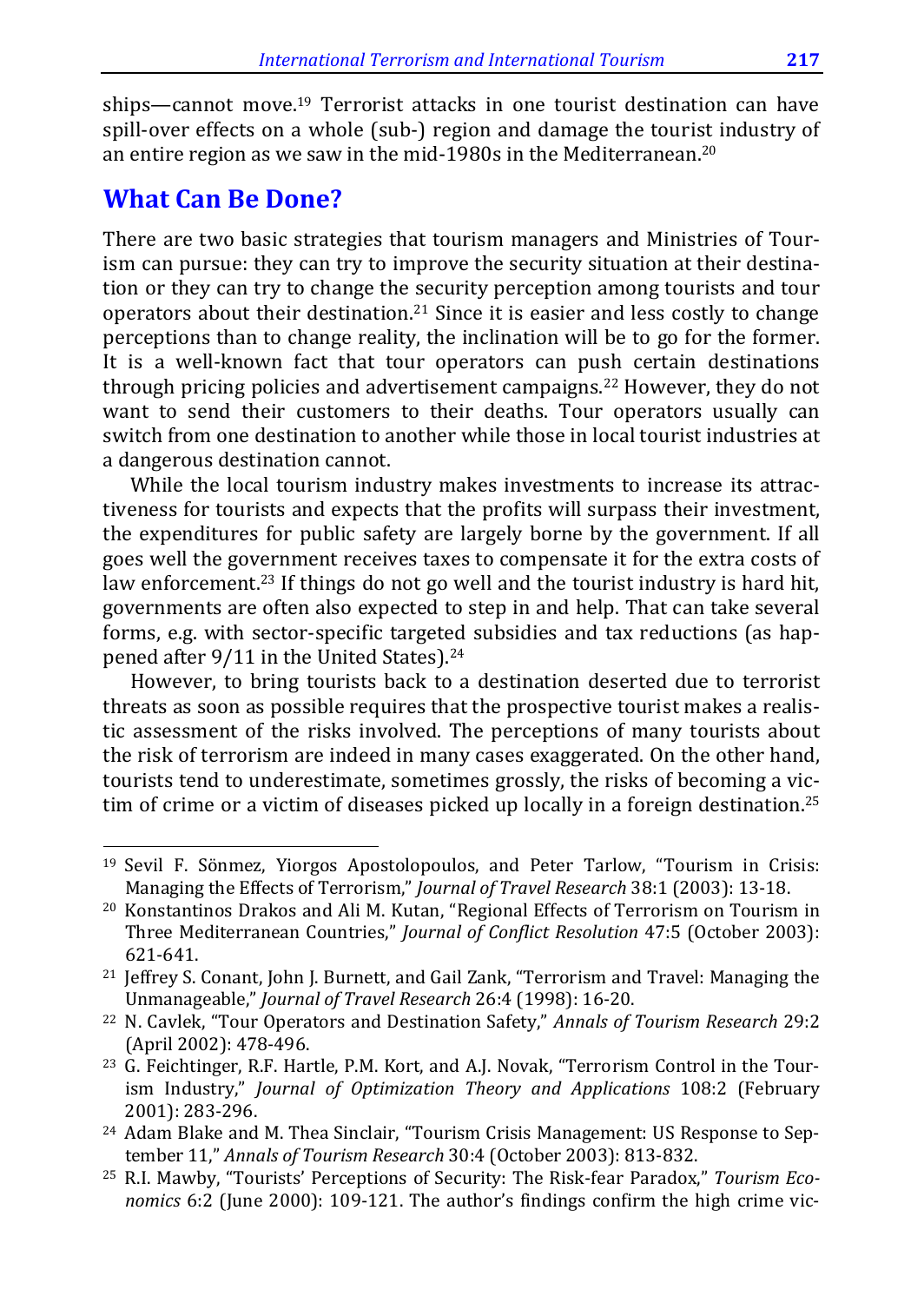Tourists themselves can take certain precautions so that they are not being kidnapped or otherwise targeted by terrorists. One of them is not to stick out in a crowd like the typical tourist. The risk-aware tourist will also check out the travel advise of his government as well as other governments. The foreign offices of the US, the UK and the Netherlands have excellent websites where realistic assessments of the risks to be expected are presented.

The main responsibility in improving security for tourists rests with local governments and those managing tourist destinations. It is important for tourist destinations not only to provide security but also, if security fails, to have a crisis management plan at hand. Guidebooks for crisis management, establishing a crisis management task force, and simulation exercises together with law enforcement officials should be part of the measures to manage the effects of terrorism and other disasters.26 Unfortunately, much of the tourism industry is still reactive rather than pro-active when it comes to man-made and natural disasters. The Asian Tsunami crisis in 2004 was, however, an eye-opener and efforts have been made to strengthen the organizational resilience.<sup>27</sup>

While pro-active pre-crisis prevention is obviously the first strategy to pursue, one cannot realistically expect to avoid disaster all the time. Therefore emphasis must also be placed on crisis management and impact mitigation if a terrorist attack or a natural disaster occurs.28

The way we tend to react to crises, including disastrous terrorist attacks, is that there is a sudden burst of activity, some useful some not, and then a slackening of attention. What is needed is an on-going concern that is not eventdriven and cyclical but permanent.29

Involving the media is also crucially important. Unfortunately, commercial media are often sensationalists rather than showing responsibility. Terrorists count on the fact that negative news is bigger news than good news and they are deliberately creating bad news to obtain free publicity and attract new recruits to their ranks and gain recognition for the terrorist cause. If the media would not report on terrorism, much of present-day terrorism would simply not happen for the whole point of attacking a few people indiscriminately is to scare many others who identify with the few unfortunate victims. The news

timization rates experienced by tourists. The same conclusion is also reached in Klaus de Albuquerque and Jerome McElroy, "Tourism and Crime in the Caribbean," *Annals of Tourism Research* 26:4 (October 1999): 968-984. 26 Sönmez, Apostolopoulos, and Tarlow, "Tourism in Crisis: Managing the Effects of Ter-

1

rorism." 27 Bridgette Sullivan Taylor and David C. Wilson, "Managing the Threat of Terrorism in

British Travel and Leisure Organizations," *Organization Studies* 30:2/3 (2009): 251- 276; Pforr and Hosie, "Crisis Management in Tourism: Preparing for Recovery."<br><sup>28</sup> Brent W. Ritchie, "Chaos, Crises and Disasters: A Strategic Approach to Crisis Manage-

ment in the Tourism Industry," *Tourism Management* 25:6 (December 2004): 669- 683.  $^{29}$  C. Michael Hall, "Travel Safety, Terrorism and the Media: The Significance of the Is-

sue-attention Cycle," *Current Issues in Tourism* 5:5 (2002): 458-466.